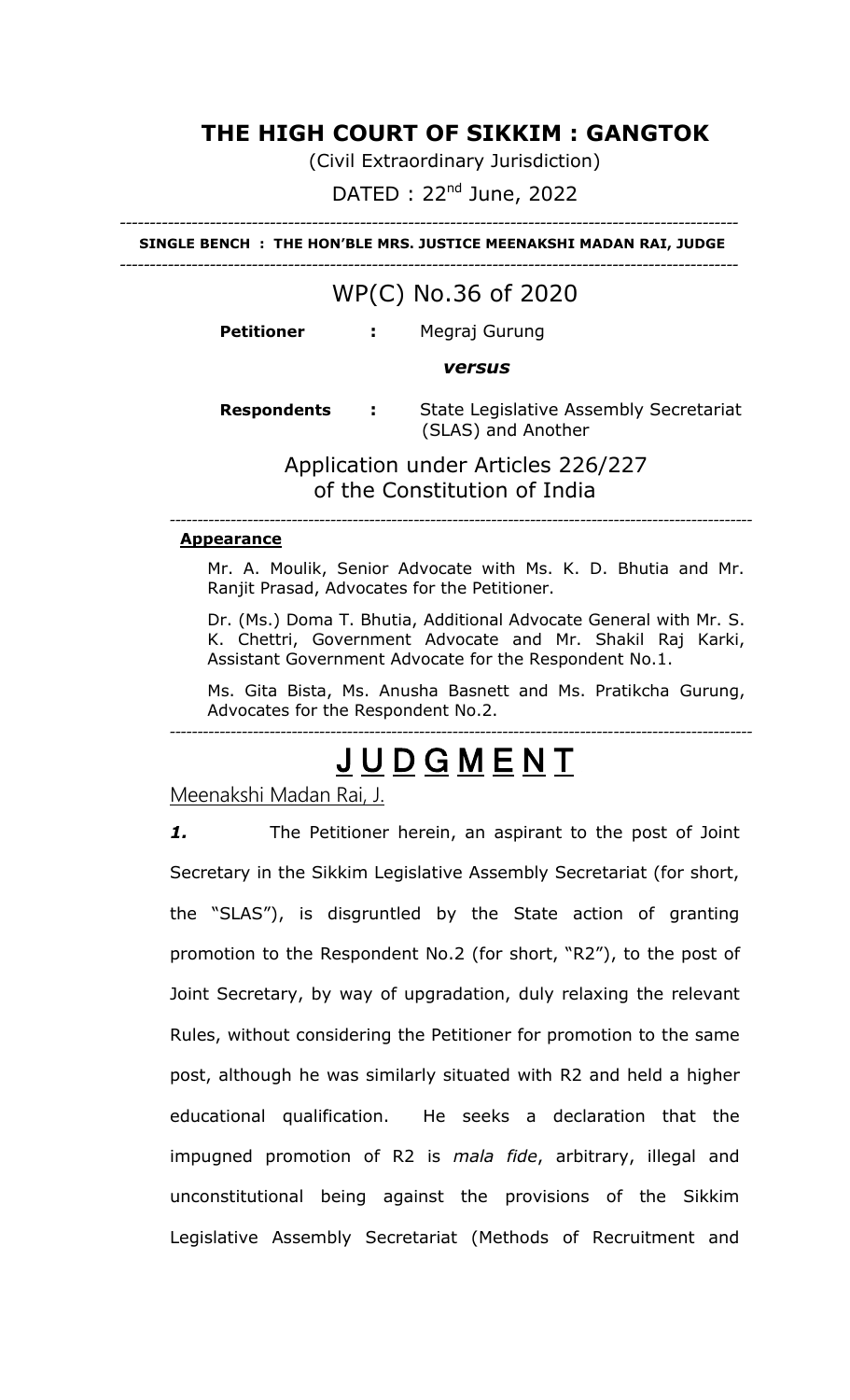Qualifications for Appointment) Order, 1984, dated 20-05-1985 (hereinafter, "Recruitment Order 1984"). That, a writ of or in the nature of Mandamus be issued commanding the Respondent No.1 (for short, "R1") to cancel the impugned promotion order of the R2 and a writ or order be issued directing R1 to consider the case of the Petitioner for promotion to the post of Joint Secretary.

*2(i).* Learned Senior Counsel for the Petitioner while walking this Court through the brief facts of the case advanced the arguments that the Petitioner joined service in the SLAS against a regular sanctioned post of Assistant Language Translator vide Office Order dated 05-03-1999. In the year 2004, on clearing the Limited Departmental Examination, he was appointed as Nepali Translator vide Office Order dated 02-03-2004. Being eligible for promotion in terms of Rule 7 of the Recruitment Order 1984 to the post of Under Secretary in the year 2009, he made representations dated 28-05-2008, 16-12-2008, 16-09-2009 to R1 and 25-05-2009 to the Speaker, SLAS. He was promoted as Under Secretary vide Office Order dated 30-03-2010 w.e.f. 24-03-2010. On 15-09- 2013, the Petitioner applied for a one time relaxation of Rules for grant of promotion by upgradation to the post of Deputy Secretary after serving for three and half years as Under Secretary on coming to learn that proposals for promotion of other employees of the department with similar years of service in one Grade was also under consideration. However, a few months' later Notification bearing No.285/436/ADMN/SLAS, dated 27-11-2013, was issued by the SLAS, notifying that henceforth upgradation of post would be limited to once in the entire service career of each individual employee. That, on consideration of his representations dated 04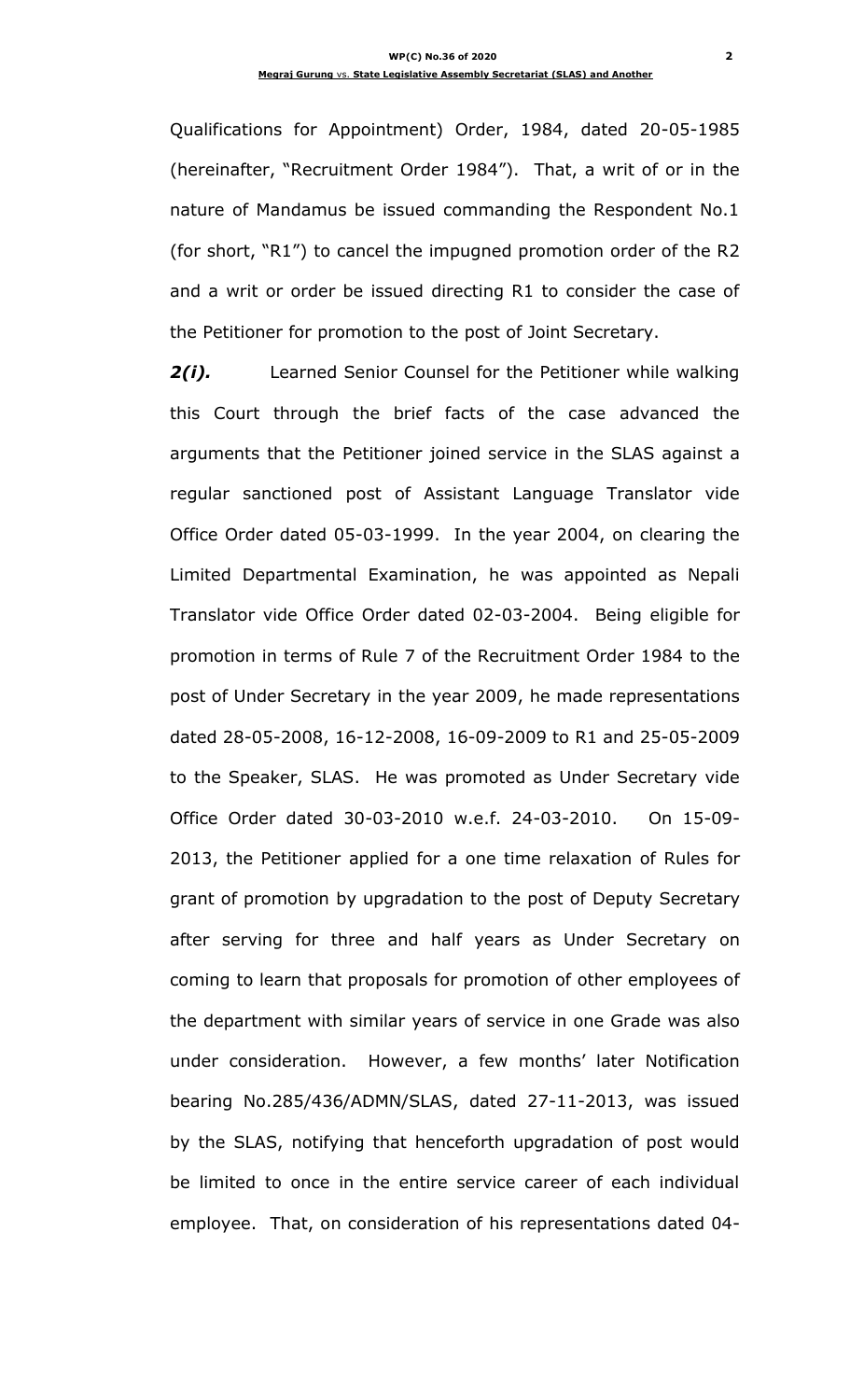07-2014 and 25-03-2016, he was promoted to a vacant post in the rank of Deputy Secretary, vide Office Order dated 16-11-2016 with effect from 02-09-2016.

*(ii)* That, R2 for his part joined service on 02-05-1983 and was promoted as Under Secretary w.e.f. 24-03-2010 on the same date as the Petitioner and his post upgraded to that of Deputy Secretary w.e.f. 02-09-2016, i.e., on the same date as the Petitioner. However, on a representation filed by R2, one post of Deputy Secretary was upgraded to that of Joint Secretary by issuance of Order No.403/ADMN/SLAS, dated 24-09-2020, and R2 was promoted therein, with effect from 16-09-2020. It was contended that the SLAS deemed it expedient to decrease the prescribed eligibility criteria of six years of regular service as Deputy Secretary for promotion to the post of Joint Secretary to four years, for the pensionary benefits of R2, as requested by him, in consideration of his length of service and precedent in the SLAS. It was further contended that the provisions of Rule 7 of the Recruitment Order 1984 specify that promotion would be on the basis of merit-cum-seniority, academic qualification and consideration of all eligible officers together for promotion. Despite these provisions, the representations of the Petitioner dated 29-08-2020 and 15-09-2020 before the Speaker and R1 respectively, seeking consideration of his case also for promotion to the rank of Joint Secretary was rejected, although he was at par with R2 and academically better qualified. Strength was garnered from the ratio in *The Principal, King George's Medical College, Lucknow* vs. Dr. Vishan Kumar Agarwal and Another<sup>1</sup>. Besides, R2 had already

 $^{\rm 1}$  AIR 1984 SC 221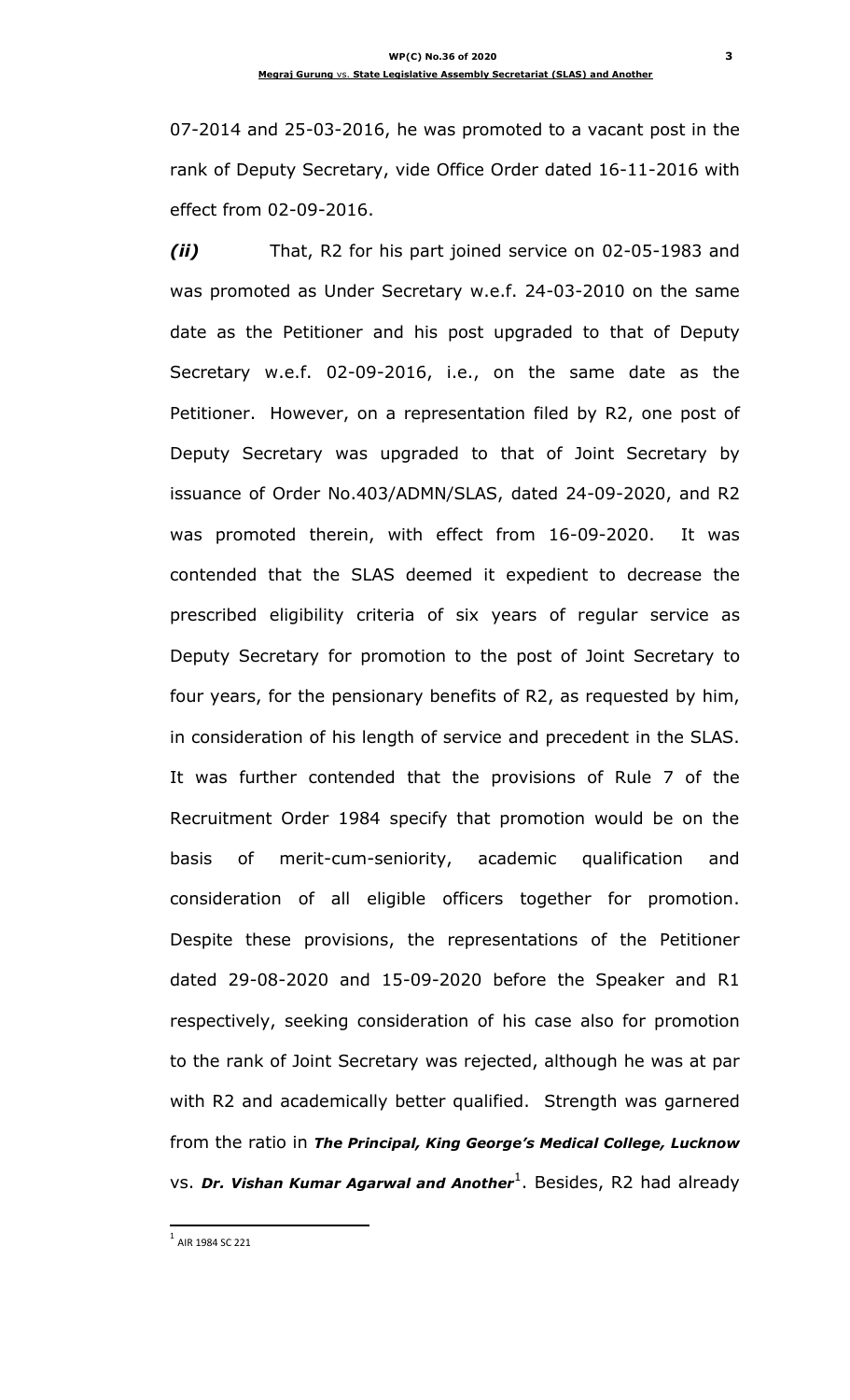availed of the benefit of the one time upgradation of post on his promotion as Deputy Secretary, therefore, his second upgradation was in violation of the said Notification dated 27-11-2013 (*supra*). That, considering R2 only for promotion was an arbitrary and discriminatory State action and infringes the Petitioner"s fundamental rights as contained in Articles 14, 16, 19, 21 and Article 300A of the Constitution of India towards which reliance was placed on *Kathi Raning Rawat* VS. State of Saurashtra<sup>2</sup>.

*(iii)* It was next canvassed that the Speaker as per the Sikkim Legislative Assembly Secretariat (Recruitment and Conditions of Service) Rules, 1983, dated 09-03-1983 (hereinafter, "Rules of 1983") is to consult the State Government regarding the pay, pension, gratuity and other conditions of service of the Secretariat, but the promotion order of R2 reveals that the Speaker on the recommendation of the "Selection Board" promoted R2 to the post of Joint Secretary circumventing the mandate of the Statute. The Order of promotion of R2 however does not indicate that the Speaker had taken steps in terms of Rule 7(1) of the Rules of 1983 whereby it was incumbent upon him to consult the State Government before issuing such an order. Learned Senior Counsel while conceding that Rule 16 of the Recruitment and Conditions of Service Rules, 1983, empowers the Speaker to relax the Rules if he deems it necessary or expedient to do so argued that, however, he is to record reasons in writing and do so "in consultation with the Governor". That, such steps have not been taken by the Speaker as evident from the Order dated 24-09-2020. That, if the promotion of R2 was necessitated only for financial benefit then his

<sup>&</sup>lt;sup>2</sup> AIR 1952 SC 123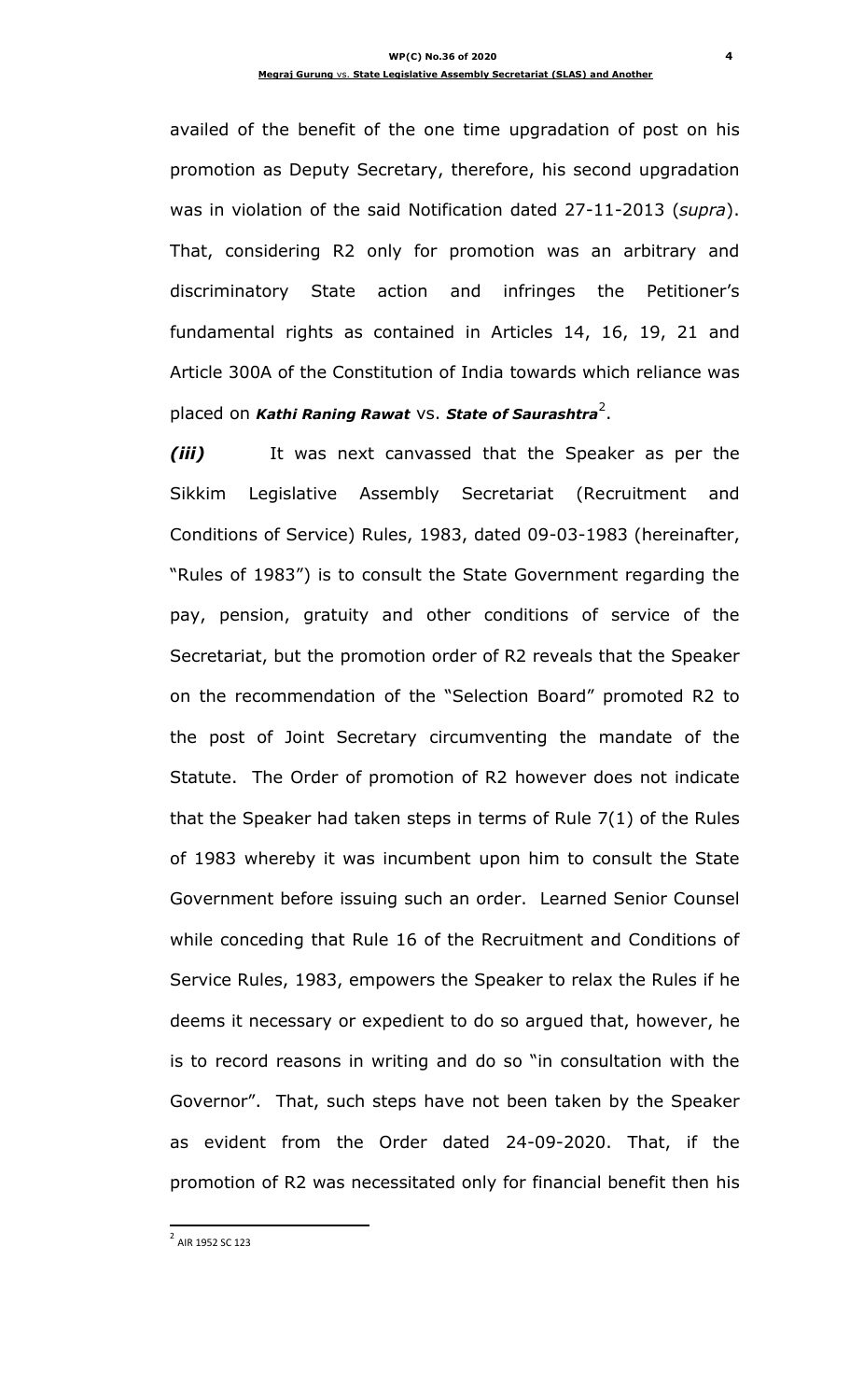scale of pay could have been upgraded but he ought not to have been promoted to the "post" of Joint Secretary, in view of the Notification dated 27-11-2013. To fortify his submissions reliance was placed on *Bharat Sanchar Nigam Limited* vs. *R. Santhakumari*  **Velusamy and Others**<sup>3</sup>. That, in fact the Petitioner does not assail the relaxation clause of the Rules but claims equal treatment with R2, hence the prayers in the Writ Petition be granted.

*3(i). Per contra*, refuting the arguments of Learned Senior Counsel for the Petitioner, Learned Additional Advocate General pointed out that although great emphasis was laid by Learned Senior Counsel for the Petitioner on Rule 7(1)(c) of the Recruitment Order 1984, which provides that, all officers eligible for promotion to a particular post are to be considered together, Rule 7(3) of the same Order which empowers the appointing authority, in the instant case the Speaker, to "relax" the period of service required for promotion to a higher grade, when considered expedient, was blithely ignored by the Petitioner.

*(ii)* While reiterating the facts leading to the instant dispute, Learned Additional Advocate General submitted that R2 was in fact appointed in the SLAS in the year 1983 as an LDC-cum-Typist much before the Petitioner who joined service only on 05- 03-1999 as Assistant Language Translator. That, while R2 retired on 30-04-2021, the Petitioner will retire only on 28-02-2032, hence the relaxation of the relevant Rules for R2 for his pensionary benefits. Learned Additional Advocate General conceded to the submissions of Learned Counsel for the Petitioner with regard to the date of appointment of the Petitioner and R2 as Under

 $3$  (2011) 9 SCC 510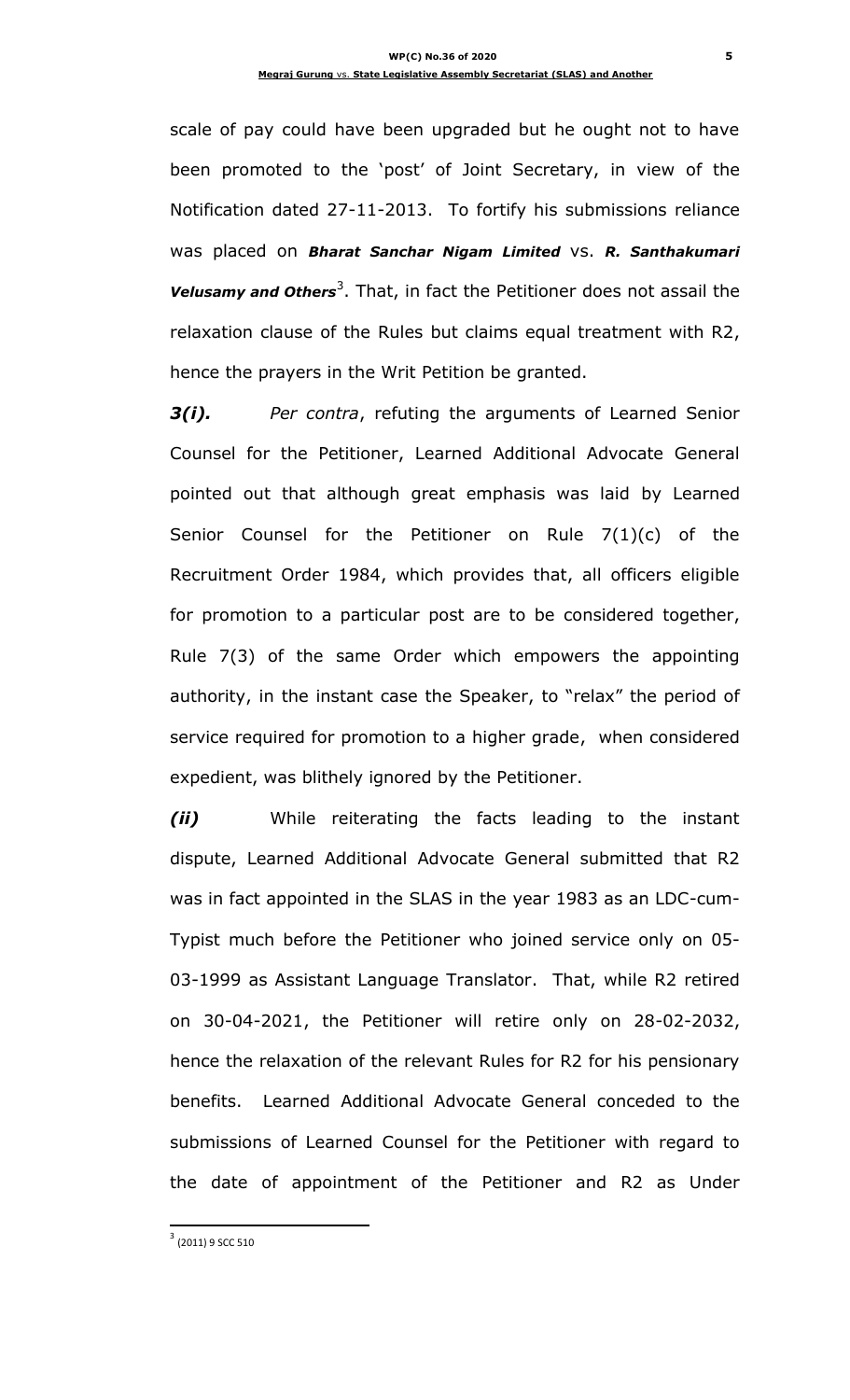Secretary, thereafter as Deputy Secretary and that subsequently by way of relaxation of Rules, only R2 was promoted to the post of Joint Secretary vide Office Order dated 24-09-2020, with effect from 16-09-2020 reiterating that it was for monetary benefits. It was canvassed that R2 ranked senior in service to the Petitioner, towards which, the attention of the Court was invited to the Office Order dated 25-03-2010 wherein R1 had approved the fixation of *inter se* seniority of the department"s highest non-gazetted staff, based on the recommendation of a Committee constituted on 16- 10-2008 and issued in consultation with the Department of Personnel, Government of Sikkim. R2 who was placed at Serial No.7, below the Petitioner, was aggrieved by such fixation and thereby filed WP(C) No.55 of 2016 [*Pratap Singh Tamang* vs. *Sikkim Legislative Assembly Secretariat, SLAS and Another*] before this Court, the Petitioner herein was arrayed as Respondent No.2. During the pendency of the said Writ Petition, a One Man Grievance Redressal Ad-hoc Committee was constituted vide an Order dated 02-08- 2019, under the Chairmanship of a retired IAS Officer which resolved the *inter se* seniority dispute vide its report dated 06-09- 2019, and placed R2 at Serial No.8 higher in seniority than the Petitioner who was placed at Serial No.9 which was accepted by the parties, WP(C) No.55 of 2016 filed by R2 was accordingly withdrawn by him on 19-12-2019. That, vide a Notice dated 21- 01-2021 the draft *inter se* seniority list of Gazetted Officers of the SLAS was circulated to all concerned officers. The Notice not being assailed by the parties, Order No.588/ADMN/SLAS, dated 03-03- 2021 was issued confirming the seniority list, placing R2 at Serial No.7 and the Petitioner at Serial No.8, in supersession of all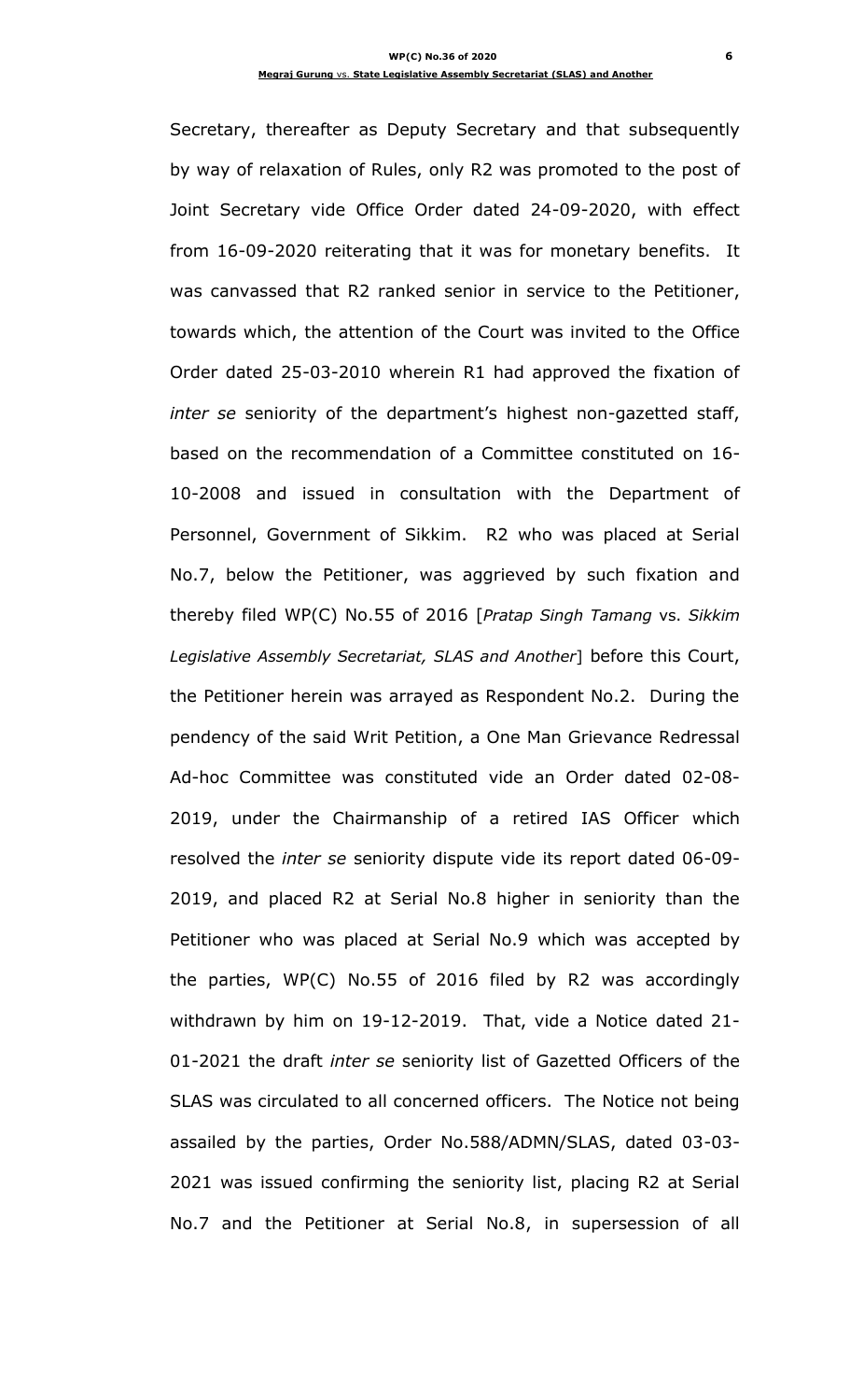previous Orders/Notifications. That, the Petitioner has neither challenged the relaxation clause nor the *vires* of the Recruitment Order 1984 or the Order dated 24-09-2020 at any stage, thereby giving all finality.

*(iii)* While reiterating the reasons for the promotion of R2 to the rank of Joint Secretary it was submitted that the Order No.402/ADMN/SLAS, dated 24-09-2020, elucidates the reasons for R2"s promotion, the Speaker having judiciously exercised the powers of relaxation vested on him, which cannot be termed as arbitrary or discriminatory. To buttress her submissions, Learned Additional Advocate General relied on the ratio of this Court in *Swarna Smriti Pradhan and others <code>vs.</code> <i>State of Sikkim and Others* $^4$  *<code>and</code>* on the decision of the Madras High Court in *M. Sundararaj* vs. *The Principal Secretary to Government and Another*<sup>5</sup> .

*4.* Learned Counsel for R2 endorsed the submissions put forth by Learned Additional Advocate General and urged that the promotion of R2 to the post of Joint Secretary bore no illegality as the relevant Rules were adhered to, hence the State action cannot be termed as 'arbitrary'. The promotion and orders thereto of R2 accordingly be upheld and sustained.

*5.* Due consideration has been afforded to the rival contentions of Learned Counsel for the parties, all pleadings and documents perused as also the Judgments cited at the Bar.

*6.* The short question that falls for consideration before this Court is; Whether R1 acted arbitrarily and discriminated between the Petitioner and R2 by promoting only R2 to the post of Joint Secretary after duly relaxing the Rules, when both were

 $^4$  WP(C) No.14 of 2018 decided on 10-05-2022

 $^5$  WP No.7267 of 2018 and W.M.P. Nos. 9030 and 9031 of 2018 decided on 14-02-2019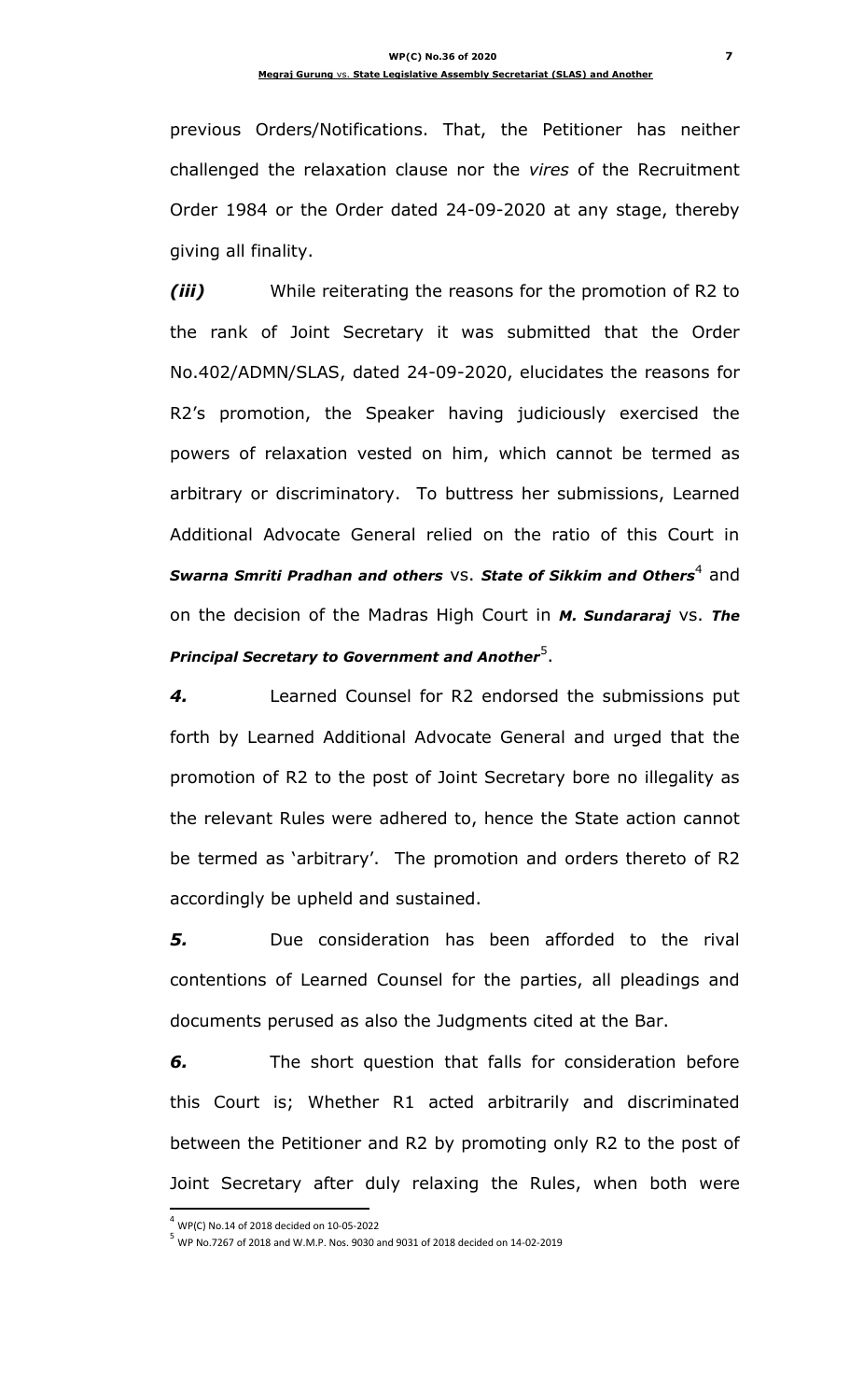similarly situated, both having been promoted to the post of Under Secretary with effect from 24-03-2010 and as Deputy Secretary with effect from 02-09-2016?

*7(i).* In this context, it is seen that the Rules of 1983 regulates the recruitment and conditions of service of persons appointed to the SLAS. For brevity all the provisions of the Rules are not being extracted hereinbelow save Rule 16, which provides as follows;

> **"**16. **Relaxation, alteration or augmentation** - "Where the Speaker is of the opinion that it is necessary or expedient so to do, he may by order, for reasons to be recorded in writing and in consultation with the Governor, relax or alter any of the provisions of these rules''.**"**

*(ii)* The Recruitment Order 1984 at Rules 4, 7 and 14 read

as follows;

**"4. Pension, Gratuity and other Conditions of Service –**

Subject to the provisions in the Sikkim Legislative Assembly Secretariat (Recruitment & Conditions of Service) Rules, 1983, the conditions of service as regards leave, pension, allowances, gratuity and other conditions of service to officers of the Secretariat shall be governed by such rules or orders as are applicable to the officers in the corresponding post/class/grade in the State Government modifications as the speaker may from time to time direct to be made.

………………………………………………………………………………………

### **7. Promotion –**

- (1) Where the method of recruitment by promotion has been specified in the Schedule-
- (a) it shall be made by selection on meritcum-seniority.
- (b) for the purpose of selection under clause (a) of the sub-paragraph (1), **merit, in relation to an officer, shall include** –
- (i) **his performance at a test, whether oral or written or both, if such a test is ordered by the appointing authority to be held for the purpose of such selection**;
- (ii) **the remarks in the annual confidential report on his work and conduct recorded by his superior officers**;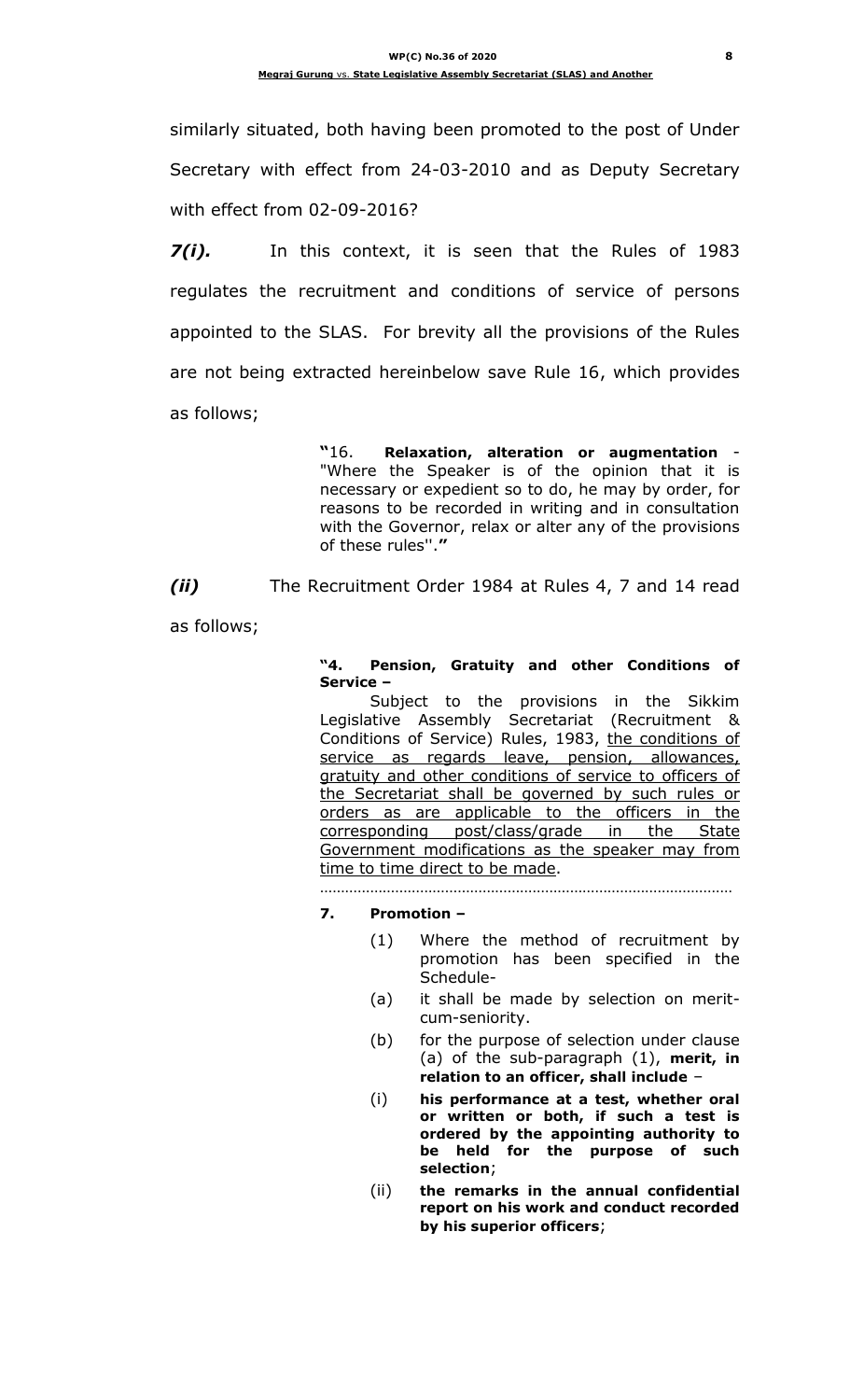- (iii) his academic qualifications;
- (iv) his previous experience of the particular type of duties and responsibilities which he will be required to discharge, if selected; and
- (v) any other requirement which the appointing authority may lay down for eligibility by promotion; and
- (c) all officers eligible for promotion to a particular post shall be considered together.

(2) For the purpose of calculating the length of service prescribed for promotion to the next higher grade, the services rendered by the officer in the corresponding post/grade before the date of enforcement of this order, shall be taken into account.

(3) The appointing authority may, for reasons to be recorded in writing, relax, the period of service required for promotion to a higher grade. ………………………………………………………………………………………

14. **Power to relax - Where the Speaker is of the opinion that it is necessary or expedient so to do, he may, by order for reasons to be recorded in writing, relax any of the provisions of this order in respect of any class or category of persons."** [emphasis supplied]

*8.* The Rules thus detail the power of the Speaker with regard to conditions of service, promotion of employees based on meritcum-seniority, and indubitably clothe the Speaker with the Powers to relax the rules if deemed 'necessary' or 'expedient' to do so. The Rules are self-explanatory. While considering the power of the appointing authority to relax the Rules, the Hon"ble Supreme Court in *State of Maharashtra* vs. *Jagannath Achyut Karandikar*<sup>6</sup> held that the power to relax the conditions of the rules to avoid undue hardship in any case or class of cases cannot now be gainsaid. In *J.C. Yadav and Others VS. State of Haryana and Others<sup>7</sup> it was inter alia* observed that the relaxation of the Rules may be to the extent the State Government may consider necessary for dealing with a particular situation in a just and equitable manner, with a view to mitigate undue hardship or to meet a particular situation, as often

<sup>6</sup> AIR 1989 SC 1133

 $^{7}$  AIR 1990 SC 857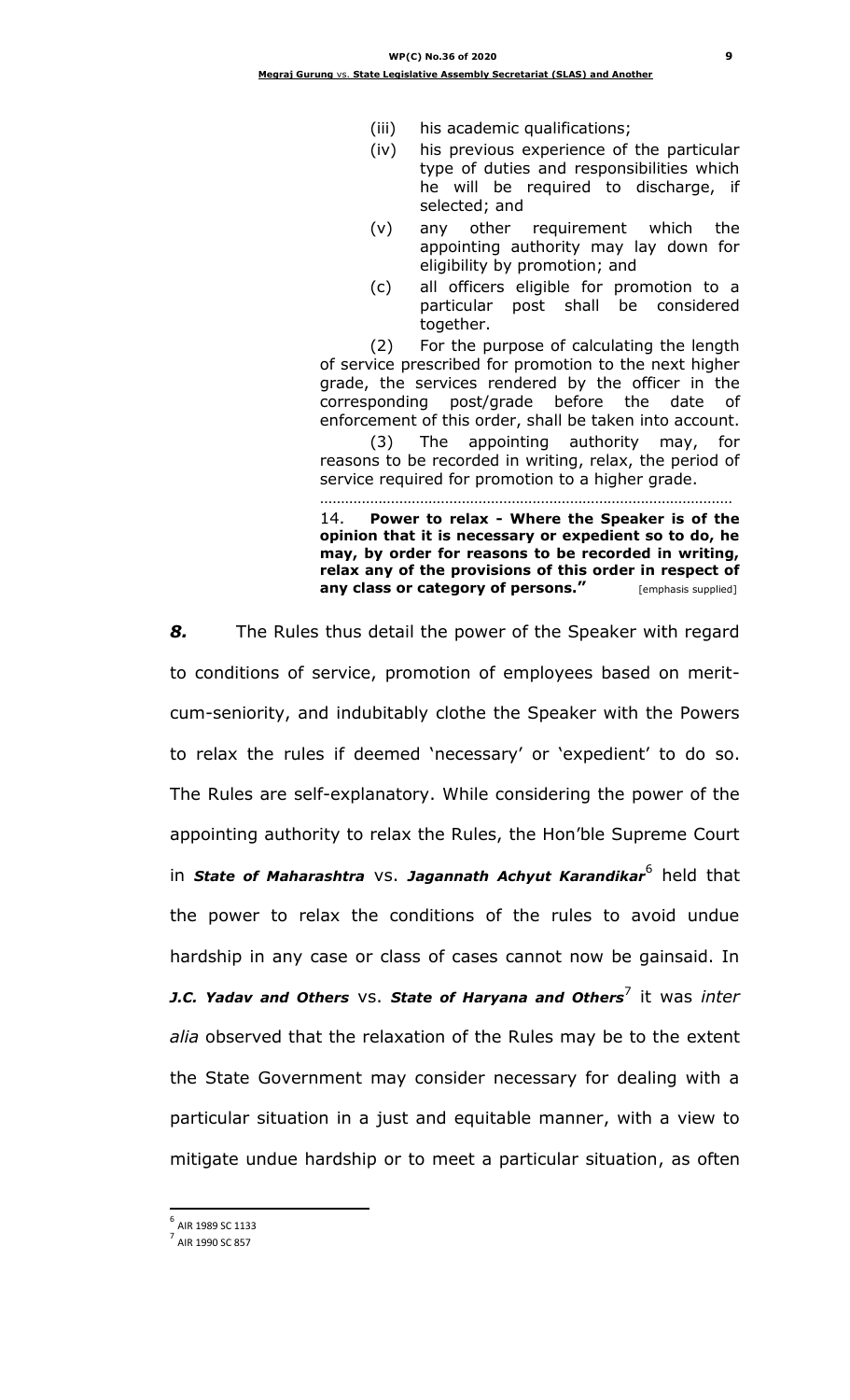strict application of Service Rules creates a situation where a particular individual or a set of individuals may suffer undue hardship. In **Sandeep Kumar Sharma** VS. State of Punjab and Others<sup>8</sup> the Hon"ble Supreme Court observed that the power of relaxation even if generally included in the service rules could either be for the purpose of mitigating hardships or to meet special and deserving situations. Of course arbitrary exercise of such power must be guarded against. But a narrow construction is likely to deny benefit to the really deserving cases. In *Ashok Kumar Uppal*  and Others VS. State of J&K and Others<sup>9</sup> reiterated in State of Gujarat **and Others** VS. Arvindkumar T. Tiwari and Another<sup>10</sup> it was held that it was a case in which the Government had not acted arbitrarily or capriciously but had proceeded to relax the Rules to obviate genuine hardship caused to a class of employees, namely, the Appellants and directed their promotion in relaxation of the Rules. In *Anil Kumar Vitthal Shete and Others* vs. *State of Maharashtra and*  Another<sup>11</sup> the Supreme Court held that it is always open to an Employer to adopt a Policy for fixing Service Conditions of his Employees. Such Policy, however, must be in consonance with the Constitution and should not be arbitrary, unreasonable or otherwise objectionable.

**9.** On consideration of the foregoing observations, what one cannot lose sight of is that the power to relax Rules is conferred upon the Government with the unwavering caveat that such relaxation must be exercised to meet an emergent situation, to address any injustice which has been caused or may be caused

 $\frac{8}{9}$  (1997) 10 SC 298

(1998) 4 SCC 179

<sup>10</sup> (2012) 9 SCC 545

 $11$  (2006) 12 SCC 148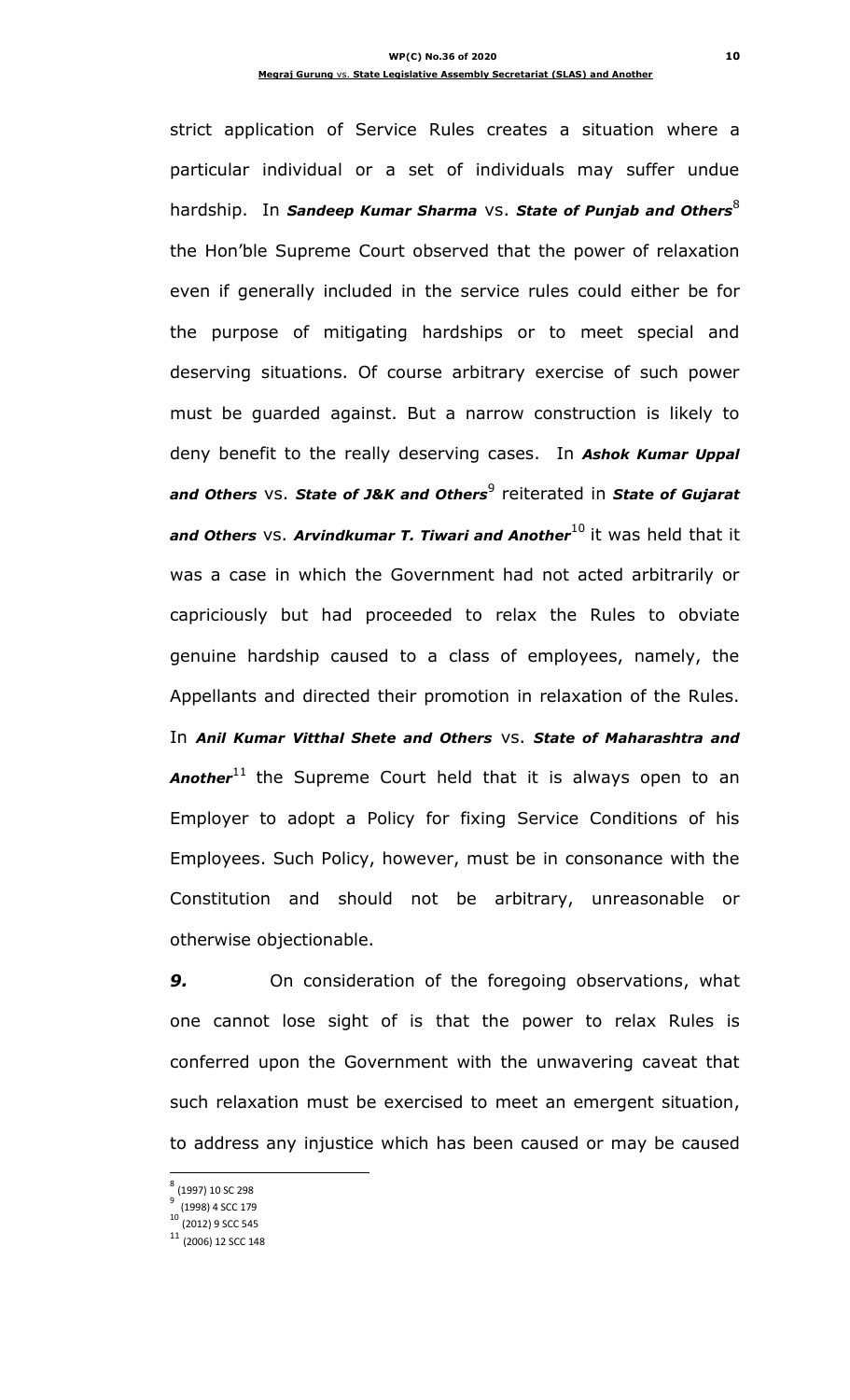to an individual employee or even a class of employees, or with a view to meet specific situations or to mitigate undue hardship to an individual employee, class of employees or categories of employees or where the working of the rules or a particular Rule becomes an impossibility. Relaxation of Rules by the State Government is to be done in a just and equitable manner. It is thus no more *res integra*  that the employer can adopt a policy for fixing of service conditions including promotions but such a policy must be shorn of arbitrariness and irrationality, neither should it be objectionable in any manner. On the touchstone of the parameters laid down above, it is essential to examine whether the relaxation of the relevant rules for R2 and his promotion can be termed as rational and judicious.

**10(i).** Indubitably the Petitioner and the R2 were on an equal footing since their promotion to the post of Under Secretary, the Petitioner having been promoted to the post vide Office Order dated 30-03-2010 w.e.f. 24-03-2010 and the R2 vide Office Order dated 08-11-2019 (notional) w.e.f. 24-03-2010. After putting several years of service as Under Secretary both were promoted to the post of Deputy Secretary w.e.f. 02-09-2016 for which purpose so far was R2 was concerned his post was upgraded and he was promoted thereto. For the present purposes we are not concerned with the dates of initial appointment of both the Petitioner and the R2 in their respective services, suffice it to notice that from 24-03- 2010 both stood on the same *terra firma* on the facet of seniority both having been promoted as Under Secretary on the same date.

*(ii)* It is pertinent now to notice that Notification No.285/ 436/ADMN/SLAS, dated 27-11-2013, specified that relaxation of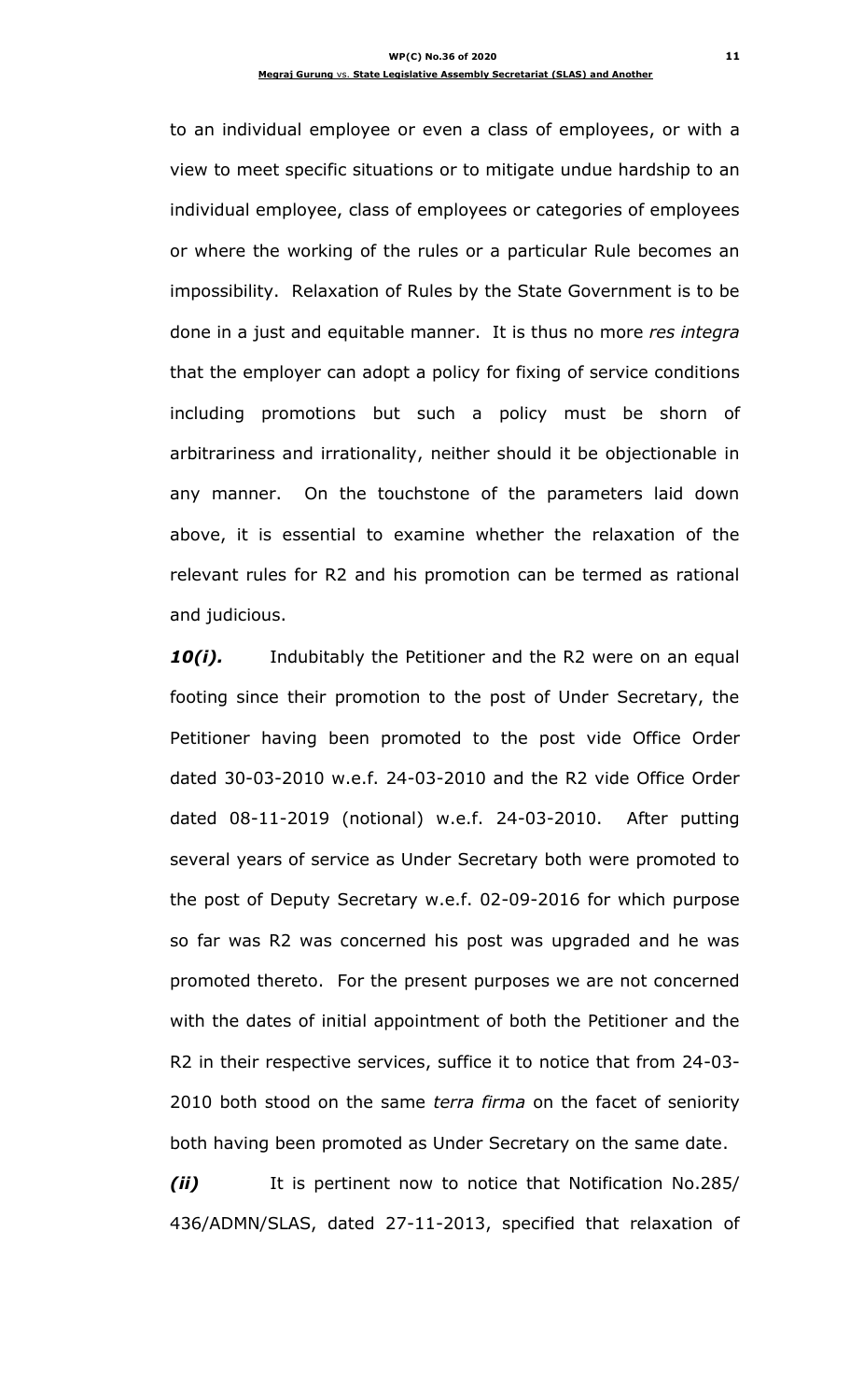Rules would be only once in the entire career of an individual serving in the SLAS. The Notification is extracted below;

## **"**…………………………………………….……………. **SIKKIM LEGISLATIVE ASSEMBLY SECRETARIAT NAMNANG, GANGTOK**

**No.** 285/436/ADMN/SLAS **Dated** 27 /11/2013

**NOTIFICATION** 

The Hon"ble speaker, Sikkim Legislative Assembly is pleased to notify that henceforth the up-gradation of the post shall be limited to once in the entire service career of each individual employee.

By Order

(D. Rinchen) **Secretary**  File No.436/SLAS/ADM/2013-14 …………………………………………….…………….**"**

Notwithstanding the aforestated circumstances, the Speaker

vide Order No.402/ADMN/SLAS, dated 24-09-2020, in the teeth of the specifications of the Notification dated 27-11-2013 (*supra*) relaxed the service Rules for a second time that too, only for R2, by upgrading one post of Deputy Secretary to that of Joint Secretary and promoting R2 to the post. The Order is reproduced below for easy reference;

> **"**…………………………………………….……………. **SIKKIM LEGISLATIVE ASSEMBLY SECRETARIAT SONAM TSHERING MARG, GANGTOK**

## **No: - 402/ ADMN /SLAS Date: 24 /9/2020**

**ORDER WHEREAS**, the Speaker, has received an application number Nil, dated 18/8/2020 from Shri Pratap Singh Tamang, Deputy Secretary (Admin) requesting for promotion to the post of Joint Secretary for pension benefit considering his long service rendered in Sikkim Legislative Assembly Secretariat.

AND **WHEREAS**, Shri Pratap Singh Tamang, Deputy Secretary (Admin.) was deemed to have been promoted as Deputy Secretary in the Level 17 of the Pay matrix w.e.f. 02.09.2016 and has completed four (4) years of regular service in the post and retiring on superannuation on 30.04.2021 (AN).

AND **WHEREAS**, the eligibility criteria prescribed for promotion to the post of Joint Secretary as per Sikkim Legislative Assembly Secretariat (Methods of Recruitment and Qualifications for Appointment) Order, 1984 as amended and notified in Sikkim Government Gazette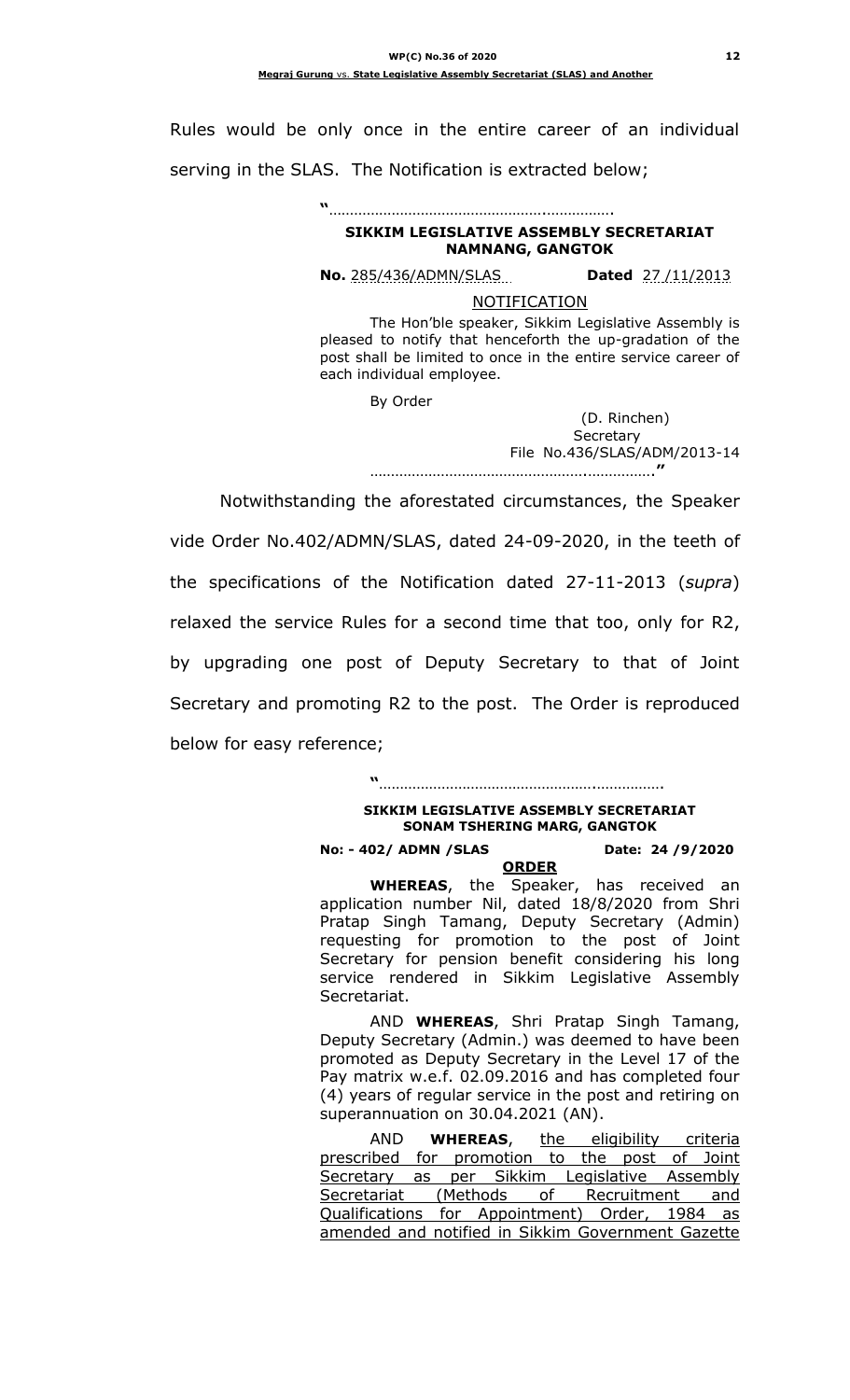No 91, dated 25<sup>th</sup> February, 2012, for the post of Joint Secretary is by selection from persons in the grade of Deputy Secretary or equivalent post with minimum of 6 (six) years service in the grade.

**AND WHEREAS**, the Speaker is of the opinion that in consideration of his long service and past practice & precedent in the Sikkim Legislative Assembly Secretariat, it is felt necessary or expedient to relax the prescribed eligibility criteria of 6 (six) years of regular service as Deputy Secretary by remaining 2 (two) years in order to promote senior most and retiring incumbent Deputy Secretary (Admin) for monetary benefit at the time of retirement as requested.

Now, **THEREFORE**, in exercise of the powers conferred by sub-para (3) of para 7 of the Sikkim Legislative Assembly Secretariat (Methods of Recruitment and Qualification of Appointment) Order, 1984, the Speaker, is pleased to relax the prescribed eligibility criteria of 06 (six) years of regular service as Deputy Secretary by 2 (two) years with a view to promote senior most and retiring incumbent Deputy Secretary (Admin) for monetary benefit at the time of retirement.

> **Dr. G.P. Dahal, SLASS SECRETARY**

 **Sikkim Legislative Assembly Secretariat** ………………………….…………….**"** [emphasis supplied]

The Rules, as can be seen, requires completion of six years of service in the post of Deputy Secretary before one is considered for promotion to the post of Joint Secretary, which was nonetheless relaxed for R2. The only ground for relaxing the provisions of the Rules, by the Speaker, as apparent, was to grant monetary benefit to R2 for the purposes of his pension. Indeed the Order is a compassionate and magnanimous one issued by the Speaker in the exercise of his powers of relaxation, but the question is whether this qualifies as an equitable and just order. It is settled law that the principle of equality is applicable to employment at all stages and in all respects, namely, initial recruitment, promotion, retirement, payment of pension and gratuity.

*11.* A document filed by the State-Respondents on the date of final hearing, copy each of which was made over to all other parties and was unopposed was taken on record for proper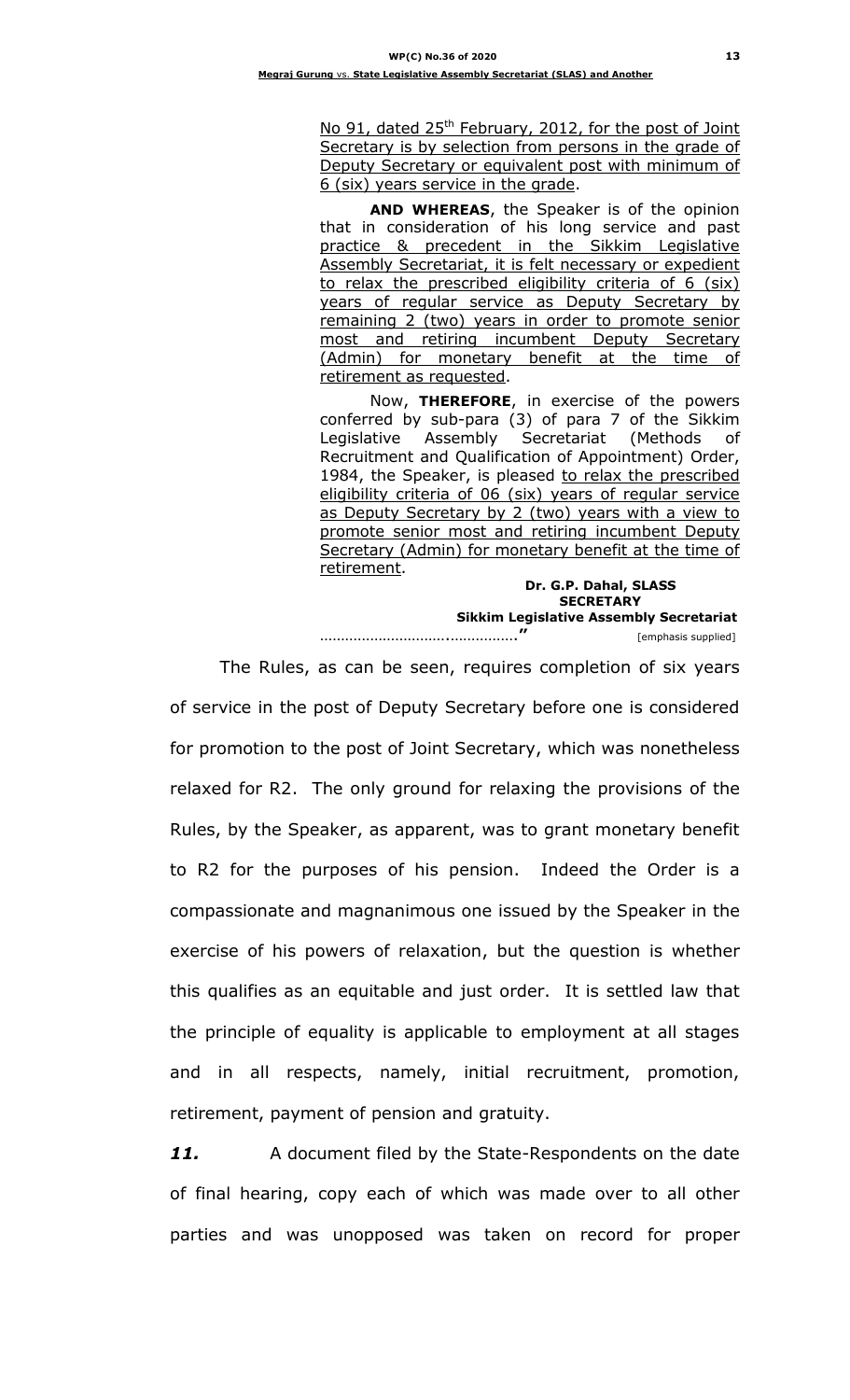adjudication of this matter. The document reflects that the SLAS took up the request of the Petitioner seeking promotion to the post of Joint Secretary on 21-09-2020. His representations seeking promotion were made on 29-08-2020 and 15-09-2020 while the order of relaxation for R2 was issued on 24-09-2020. It is evident from the orders of R1 that the Petitioner was not even considered for promotion to the rank of Joint Secretary and his representations were brushed off peremptorily with the observations made in the minutes of the meeting of the Departmental Promotion Committee which read as hereunder;

#### **"Minutes of the Selection Board / DPC of SLAS date: 21/9/2020.**

On its meeting dated 21<sup>st</sup> September, 2020, the Selection Board/DPC of SLAS examined the matter pertaining to promotion request made by Shri Megraj Gurung, Deputy Secretary (Committee) vide application dated 29/8/2020 and dated 15/9/2020.

The case of Shri P.S. Tamang Deputy Secretary (Admin) was considered and recommended **for promotion purely for monetary pensionary benefit at the time of retirement based on past practice/precedent, since retiring on 30/04/2021 (AN). Whereas, Shri Gurung shall retire on superannuation on 28/02/2032 (AN) and Selection Board/DPC believe that the case can't be taken alike.**

It further appears that the note of Administration is clear as indicated at NSP-246, wherein the representation of Shri Gurung can't be **acceded as per the exisiting Schedule of Sikkim Legislative Assembly Secretariat (Methods of Recruitment and Qualification for appointment) Order, 1984 amended vide Gazette Notification No.91 dated: 25th February, 2012, which stipulates the minimum 6 years of service for promotion to the post of Joint Secretary.**

Therefore, the Selection Board / DPC agree with the note of administration at the moment.

| Sd/-                                                      | -/bc                                                    | Sd/-                                                   |
|-----------------------------------------------------------|---------------------------------------------------------|--------------------------------------------------------|
| (Karma T. Gyatso)<br>Addl. Secretary (Accounts)<br>Member | (Lalit Kr. Gurung)<br>Addl. Secretary (Admin)<br>Member | (Lakpa Doma Bhutia)<br>Spl. Secretary (L&PA)<br>Member |
|                                                           | "                                                       | [emphasis supplied]                                    |

The grounds taken for rejection of the representations of the Petitioner are evidently irrational, if the representations of the R2 could be acceded to even though he had not completed the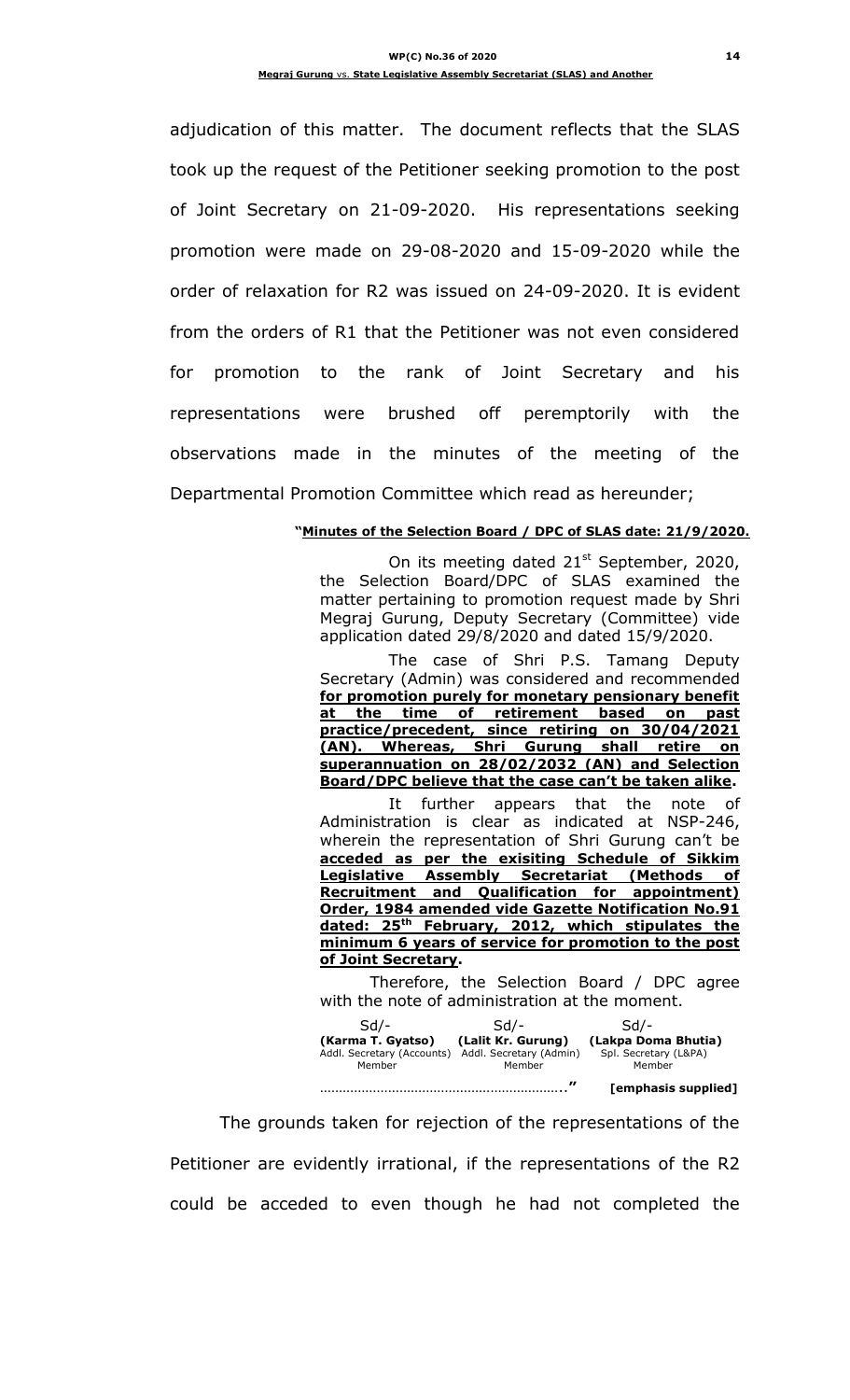requisite period of six years of service in the post of Deputy Secretary, for promotion to the post of Joint Secretary, then the case of the Petitioner R2 ought to have also been considered on the same grounds. The reasoning that R2 would be retiring on superannuation on 30-04-2021 and in such a circumstance the case of the Petitioner who would retire only on 28-02-3032 could not be treated alike, without a doubt suffers from the malaise of arbitrariness and irrationality.

*12(i).* It needs no reiteration here that Article 14 of the Constitution of India enshrines the principle of equality before the law, which does not translate into the same rules of law being applicable to all persons within the Indian territory or that the same remedies should be made available to them irrespective of differences of circumstances. It only means that all persons similarly circumstanced shall be treated alike both in privileges conferred and liabilities imposed. Equal laws would have to be applied to all in the same situation, and there should be no discrimination between one person and another if as regards the subject-matter of the legislation their position is substantially the same [*See*, *In re The Special Courts Bill, 1978* : AIR 1979 SC 478]

*(ii)* In *Smt. Maneka Gandhi* vs. *Union of India and Another*<sup>12</sup> while discussing the content and reach of Article 14 of the Constitution, the Supreme Court observed that;

> **"56.** …………… What is the content and reach of the great equalising principle enunciated in this article? There can be no doubt that it is a founding faith of the Constitution. It is indeed the pillar on which rests securely the foundation of our democratic republic. And, therefore, it must not be subjected to a narrow, pedantic or lexicographic approach. No attempt should be made to truncate its all-embracing

<sup>&</sup>lt;sup>12</sup> AIR 1978 SC 597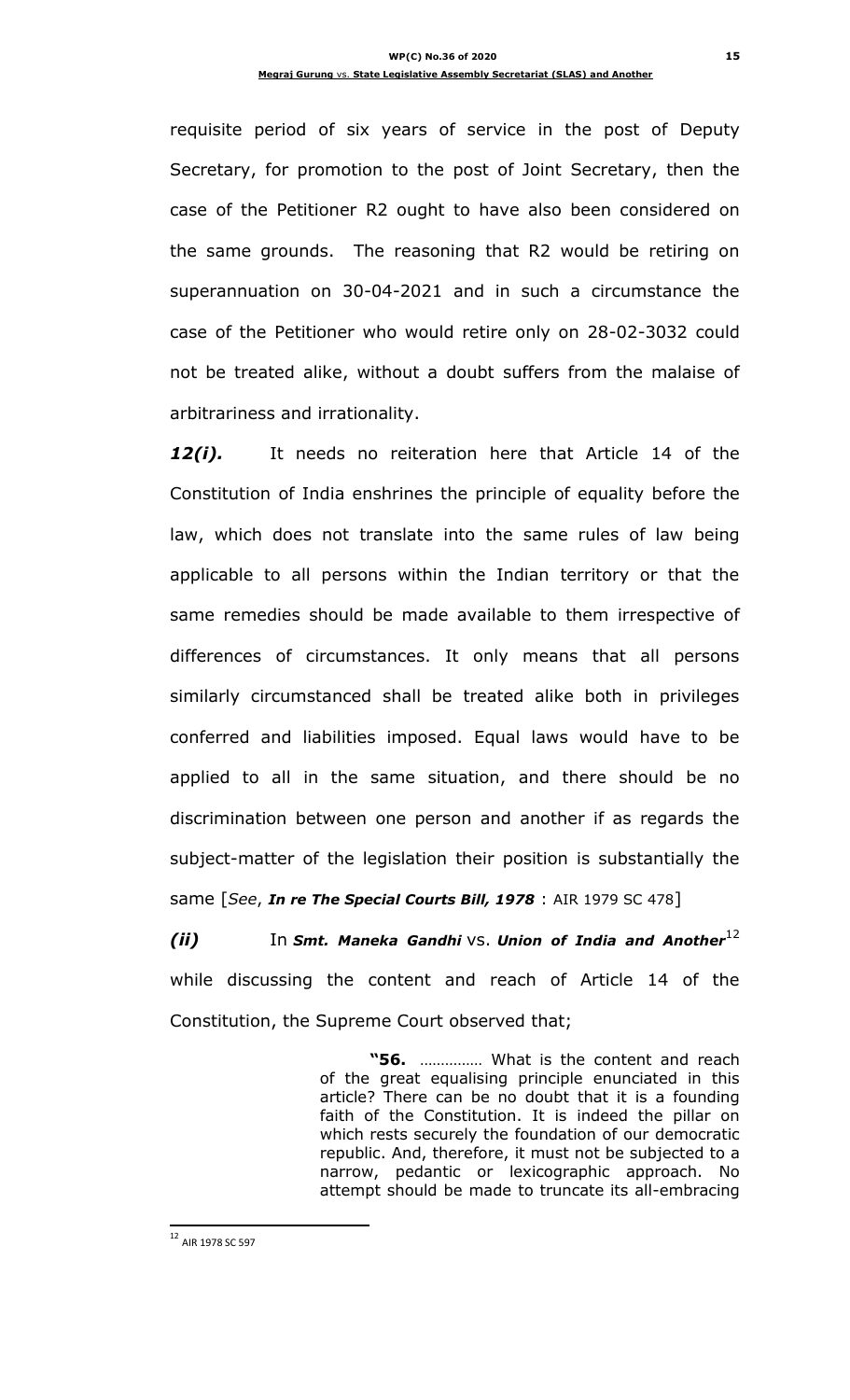scope and meaning, for to do so would be to violate its activist magnitude. Equality is a dynamic concept with many aspects and dimensions and it cannot be imprisoned within traditional and doctrinaire limits. …… Article 14 strikes at arbitrariness in State action and ensures fairness and equality of treatment. The principle of reasonableness, which legally as well as philosophically, is an essential element of equality or non-arbitrariness pervades Article 14 like a brooding omnipresence and the procedure contemplated by Article 21 must answer the test of reasonableness in order to be in conformity with Article 14. ………**"**

# *(iii)* In *Randhir Singh vs. Union of India and Others*<sup>13</sup> the

Supreme Court held that;

**"8.** ……………….. Art. 14 of the Constitution enjoins the State not to deny any person equality before the law or the equal protection of the laws and Art. 16 declares that there shall be equality of opportunity for all citizens in matters relating to employment or appointment to any Office under the State. These equality clauses of the Constitution must mean something to everyone. To the vast majority of the people the equality clauses of the Constitution would mean nothing if they are unconcerned with the work they do and the pay they get. To them the equality clauses will have some substance if equal work means equal pay.

………………………………………**"**

*(iv)* The Supreme Court in *State of Kerala and Another* vs. *N.M. Thomas and Others*<sup>14</sup> while considering the guarantee of equality before law or equal opportunity in matters of employment observed as follows;

> **"66.** ………………. But the language of Article 16(1) is in marked contrast with that of Article 14. Whereas the accent in Article 14 is on the injunction that the State shall not deny to any person equality before the law or the equal protection of the laws that is, on the negative character of the duty of the State, the emphasis in Article 16(1) is on the mandatory aspect, namely, that there shall be equality of opportunity for all citizens in matters relating to employment or appointment to any office under the State implying thereby that affirmative action by the Government would be consistent with the article if it is calculated to achieve it. If we are to achieve equality, we can never afford to relax:

> "While inequality is easy since it demands no more than to float with the current, equality is difficult for it

<sup>&</sup>lt;sup>13</sup> AIR 1982 SC 879

 $14$  (1976) 2 SCC 310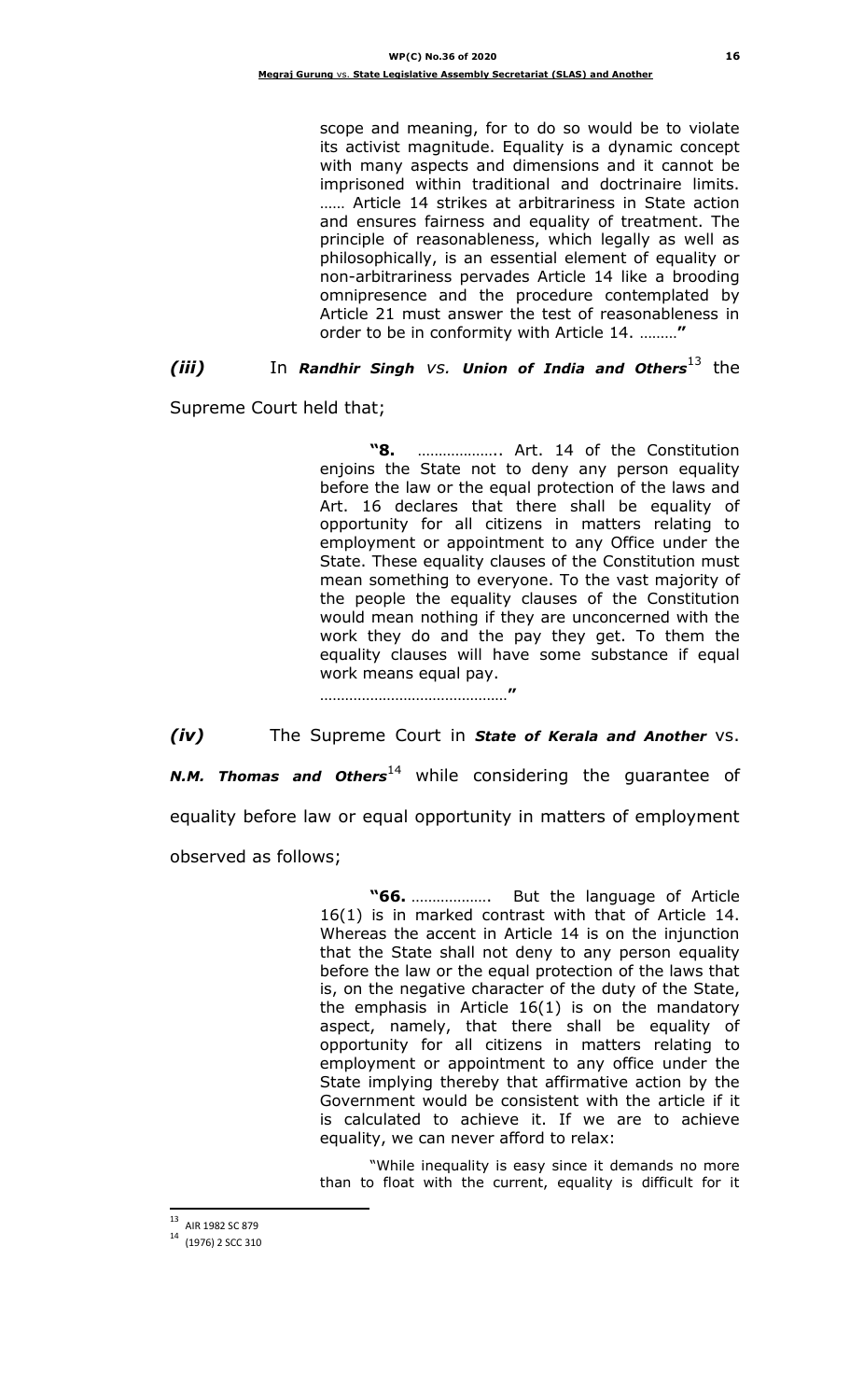involves swimming against it. [R.H. Tawney, "Equality", (1952), p. 47]**"**

*13.* Article 16 represents one facet of the guarantee of equality. According to this Article, there shall be equality of opportunity for all citizens in matters relating to employment or appointment to any office under the State. It is further provided that no citizen shall on grounds only of religion, race, caste, sex, descent, place of birth, residence or any of them be ineligible for or discriminated against in respect of, any employment or office under the State. The general rule laid down under this Article is that there should be an equal opportunity for citizens in matters relating to employment or appointment to any office under the State. The expression "matter relating to employment or appointment" includes all matters in relation to employment both prior and subsequent to the employments which are incidental to the employment and form part of the terms and conditions of such employment. Therefore, what Article 16 of the Constitution guarantees is equal opportunity to all persons [*See*, *Amita* vs. *Union of India and Another* : (2005) 13 SCC 721].

*14.* Thus, Articles 14 and 16 of the Constitution underline the importance attached to ensuring equality of treatment. Such equality has a special significance in the matter of public employment. It was with a view to prevent any discrimination in that field that an express provision was made to guarantee equality of opportunity for all citizens in matters relating to employment or appointment to any office under the State.

*15.* Addressing the argument of the Learned Senior Counsel for the Petitioner that Rule 16 of the Rules of 1983 requires consultation with the Governor to relax or alter any of the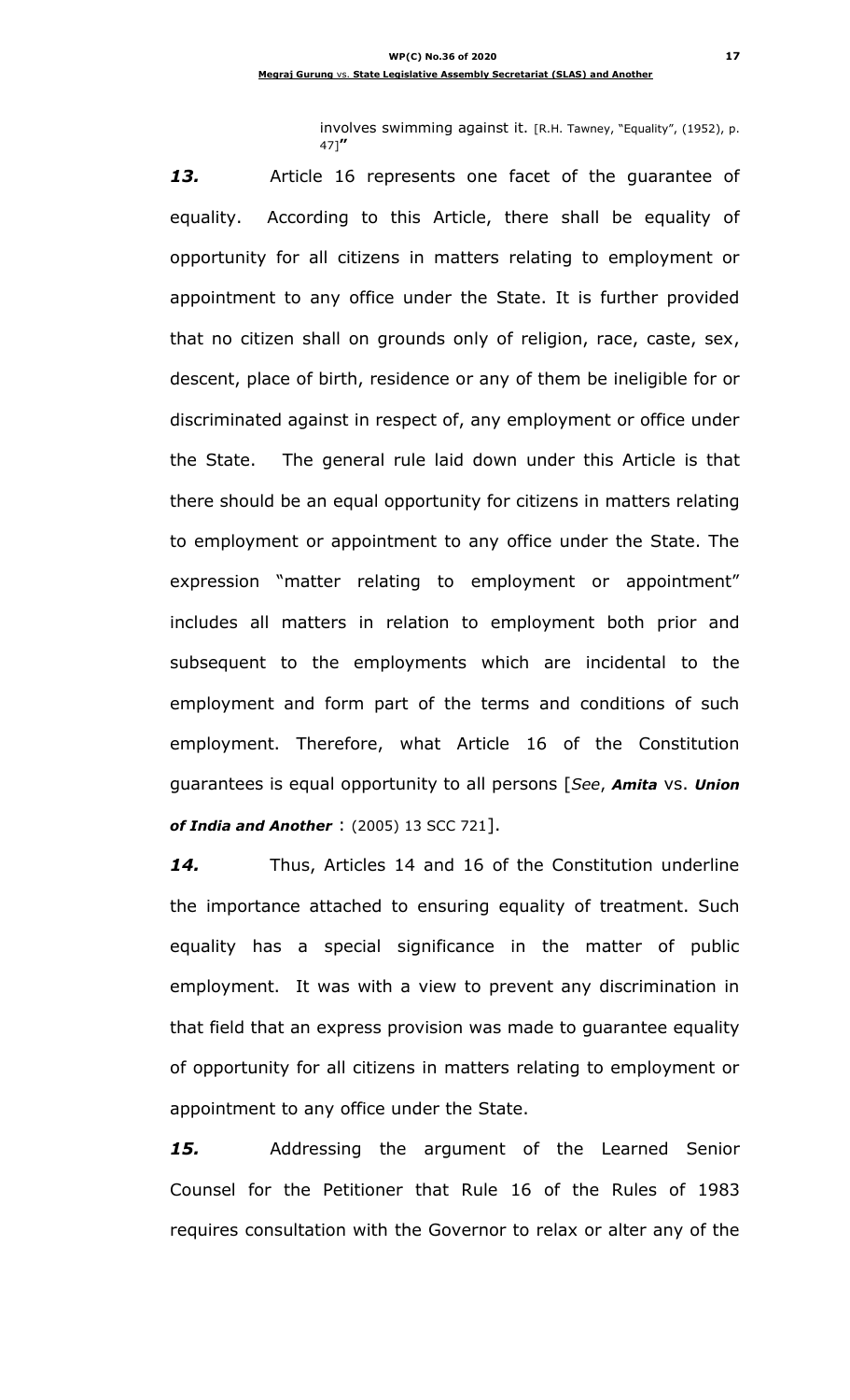provisions of the rules and that as the relaxation order dated 24- 09-2020 does not make a mention of the Governor, and it therefore liable to be set aside, cannot be countenanced as the Supreme Court in *State of Sikkim* vs. *Dorjee Tshering Bhutia and Others*<sup>15</sup> observed that;

> **"14.** ………………….. The government business is conducted under Article 166(3) of the Constitution in accordance with the Rules of Business made by the Governor. Under the said Rules the government business is divided amongst the ministers and specific functions are allocated to different ministries. Each ministry can, therefore, issue orders or notifications in respect of the functions which have been allocated to it under the Rules of Business.**"**

*16.* While considering the aspect of arbitrariness and what it entails, it may be explained that arbitrary action is one that is irrational and not based on sound reason. If an administrative or policy decision is taken without considering the relevant facts it would be termed as an arbitrary decision and violative of the mandate of Article 14 of the Constitution. Thus, arbitrariness is contrary to rule of law, equity, fair play and justice. The relaxation clause provided in the Rules (*supra*) cannot be invoked to benefit one person while discriminating against another similarly situated with the beneficiary, sans rationality. The concept of equality before law means that among equals law should be equal and should be equally administered and likes should be treated alike. At the same time, the fact that the principle of equality does not prevent the State from making a classification on the basis of natural distinctions relevant to the particular subject to be dealt with must be borne in mind. So long as the classification is based on a natural basis and so long as all the persons falling in the same

 $\overline{a}$ <sup>15</sup> (1991) 4 SCC 243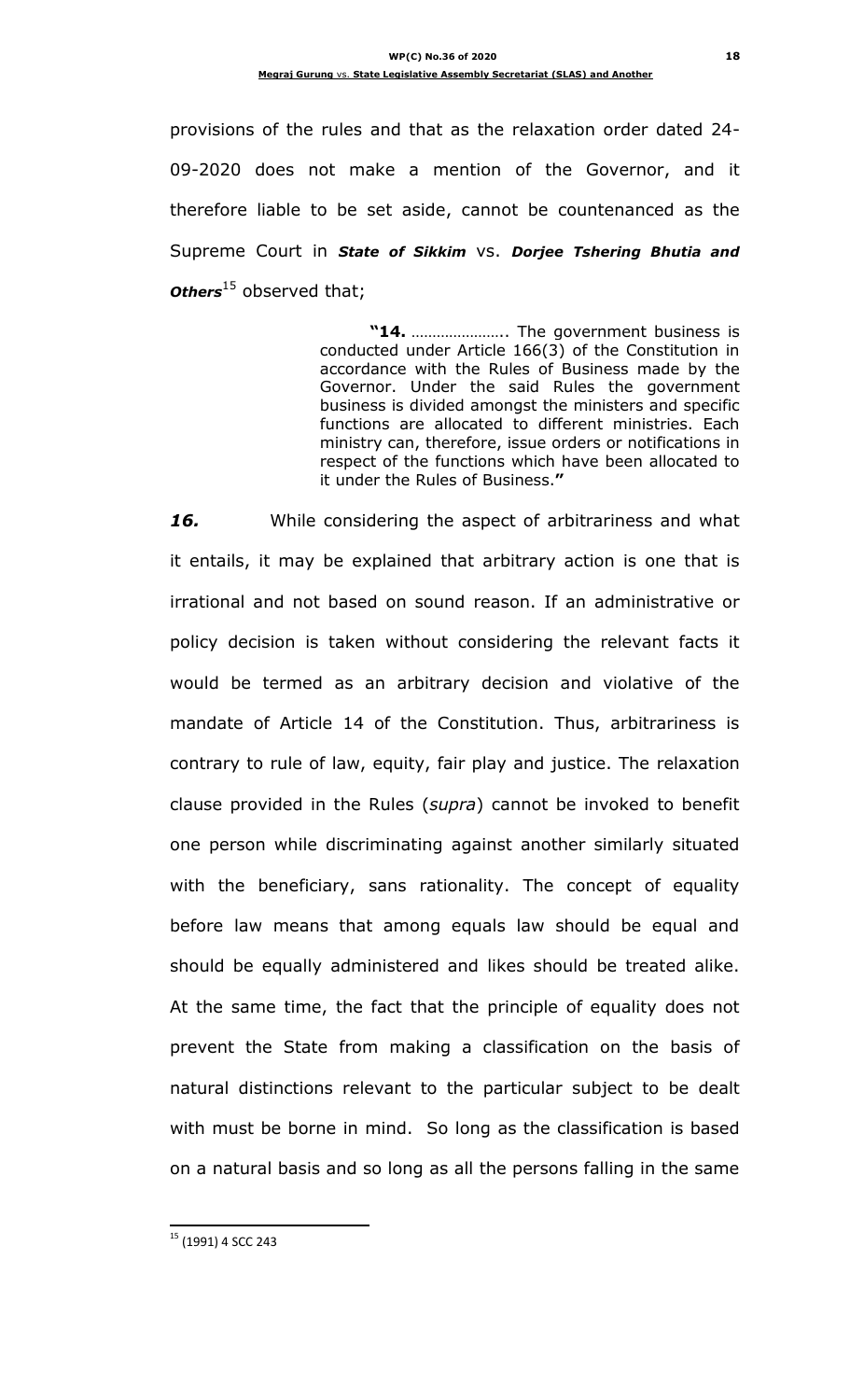class are treated alike, there can be no question of violating the equality clause. If an action is assailed as being violative of Article 14, it is necessary to ascertain the policy underlying the Statute and the object intended to be achieved by it, having done so the dual test has to be applied, whether the classification is rational and based upon intelligible differentia which distinguished persons or things that are grouped together from others and that are left out of the group and whether the basis of differentiation has any rational nexus or relation with its avowed policy and objects. These objectives are lacking in the action of R1.

17. What is to be considered "necessary and expedient" as required by the Rules of SLAS cannot be for the personal benefit of one official in derogation to others similarly situated. This circumstance would reek of irrationality and arbitrariness. This Court concedes that equation of posts and equation of pay are matters primarily for the Executive but I am constrained to observe that where all relevant considerations are the same, persons holding identical posts cannot be treated differently while justifying the unfairness on grounds of retiral benefits for the beneficiary, to the detriment of the similarly situated Petitioner. The guarantee under Article 14 of the Constitution cannot be whittled down by irrationality. The dates of retirement are immaterial for persons who are otherwise at par and have to be treated equally. The reason for relaxation of Rules for the second time in contravention of the Notification dated 27-11-2013 for purposes of pensionary benefits cannot be countenanced on the bedrock of constitutional safeguards. R2 may have been placed above the Petitioner in seniority but his seniority would have been relevant only if there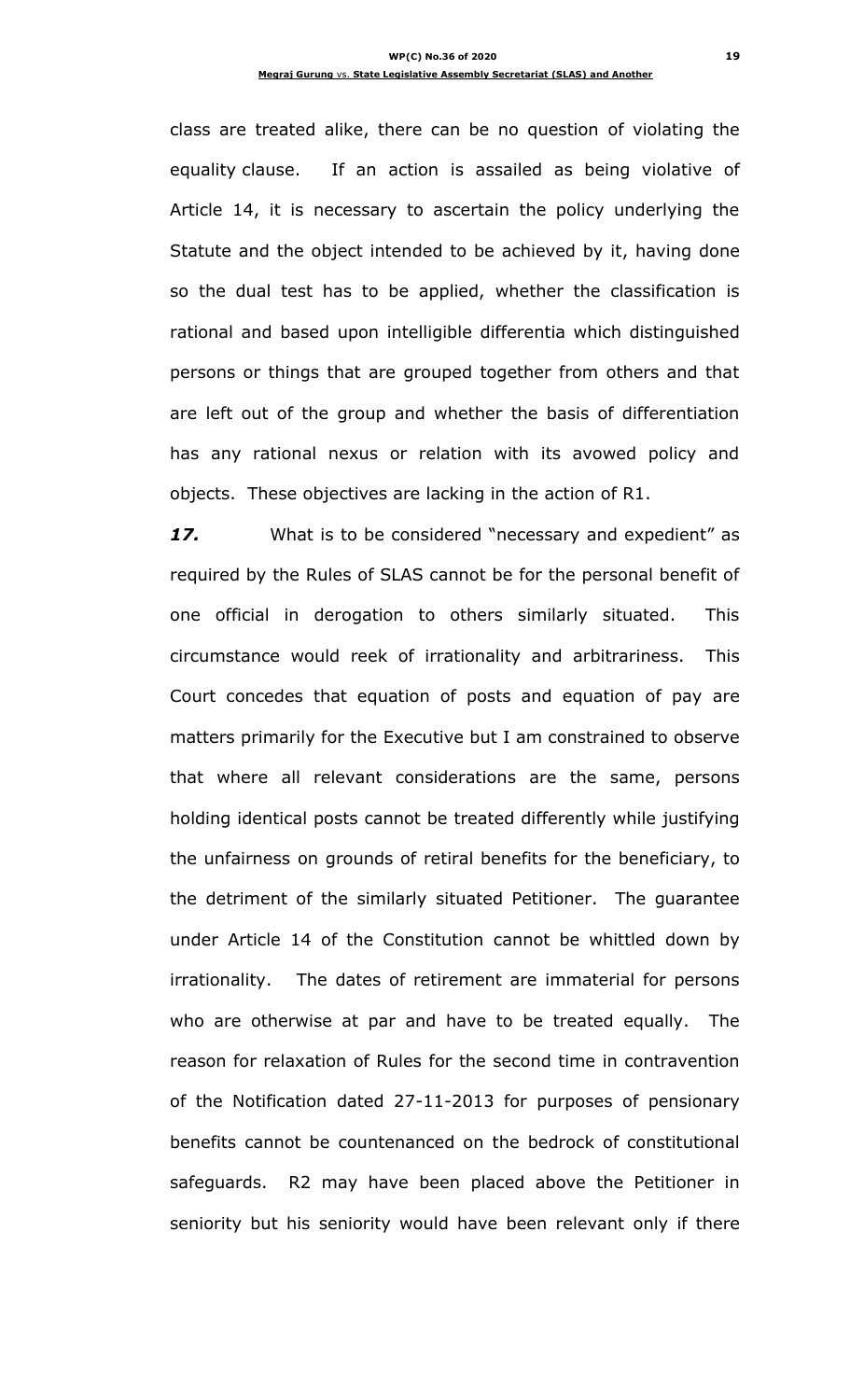was one substantial vacancy in the post of Joint Secretary and R2 had completed the required tenure in the post of Deputy Secretary, rendering him eligible first for promotion to the next higher post on account of his seniority. But, in the instant matter only the post of R2 as Deputy Secretary, was upgraded to facilitate his promotion to that of Joint Secretary, notwithstanding that he along with the Petitioner had put in similar years of service in the post of Deputy Secretary and both had not completed the qualifying years of service for promotion to the post of Joint Secretary. Thus, the upgradation and promotion of R2 only subsequently, was unfair, arbitrary and illegal. The relaxation clause was invoked to favour R2 and it cannot be said to have been invoked for the purpose of mitigating or obviating undue hardship, or to meet a particularly difficult situation which was hampering the career of R2 as he had the advantage of an upgradation of his post from Under Secretary to Deputy Secretary and thereby availed of the benefit of one time relaxation provided by the Rules.

*18.* The Petitioner has conceded that he does not challenge the relaxation clause nor the *vires* of the Recruitment Order 1984, but the Order dated 24-09-2020 has been impugned by filing the instant Writ Petition on 22-10-2020 within a month from the issuance of the impugned Order, therefore, he cannot be faulted for laches or delay.

*19.* In consideration of the gamut of facts and circumstances and the discussions hereinabove, it is concludes that;

(i) the order of relaxation of the prescribed eligibility criteria of six years of regular service as Deputy